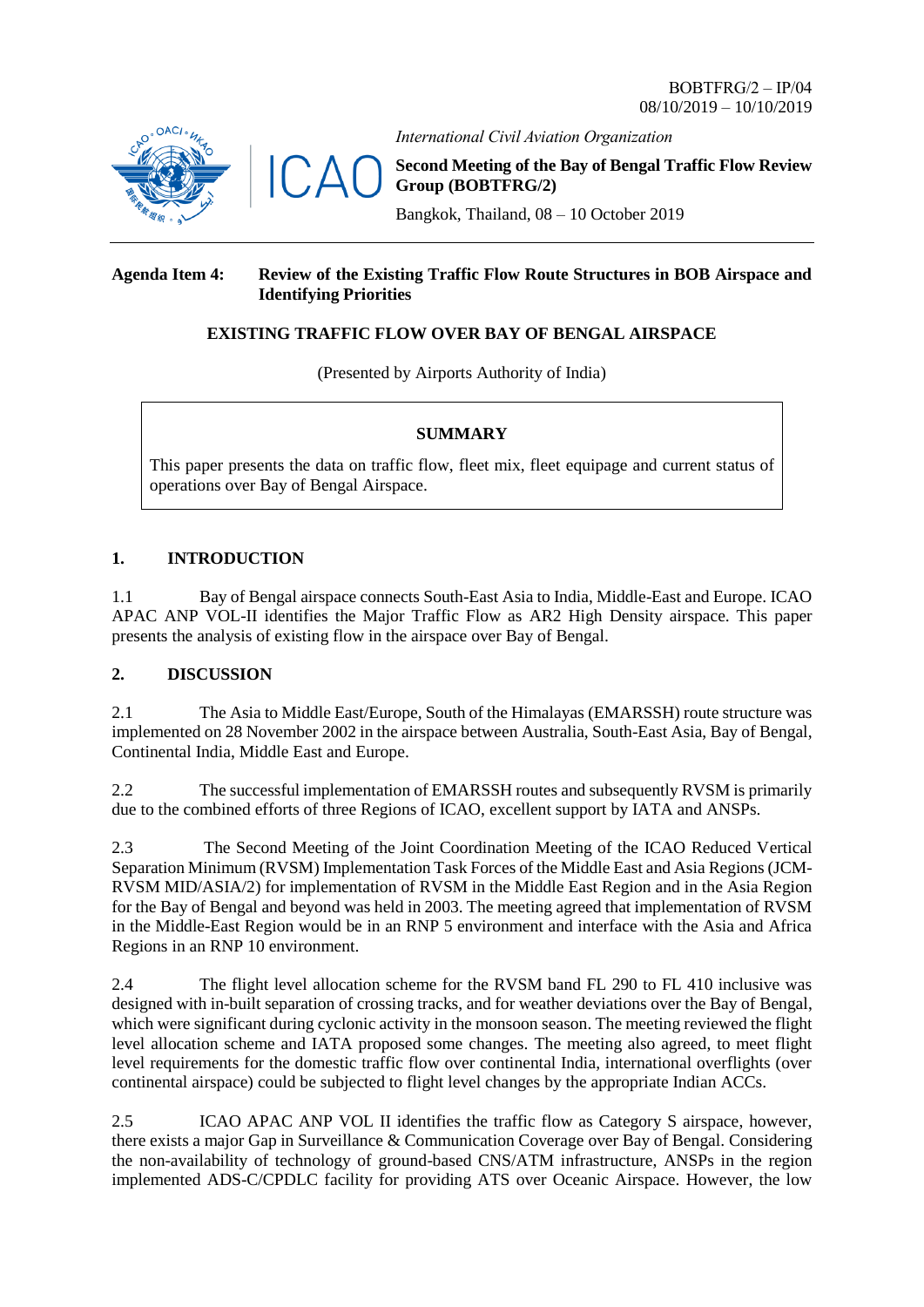## BOBTFRG/2 – IP/04 08/10/2019 – 10/10/2019

level of equipage and non-availability of mandates have reduced the effectiveness of ADS-C/CPDLC in enhancing capacity.

#### <sup>625</sup> <sup>742</sup> <sup>930</sup> 1801 2155 2267 60.29 89.29 106.00 132.86 257.29 307.86 323.86 500 1000 1500 2000 2500 3000 **N** Weekly **AVERAGE**

# 2.6 Current status of traffic flows (August 2019):

422

0



AVERAGE 60.29 89.29 106.00 132.86 257.29 307.86 323.86 weekly | 422 | 625 | 742 | 930 | 1801 | 2155 | 2267

L759 P646 N895 N563 L301 P574 N571



# **Chart 2: BOB Routes with a Daily Average of 30 to 60 Flights**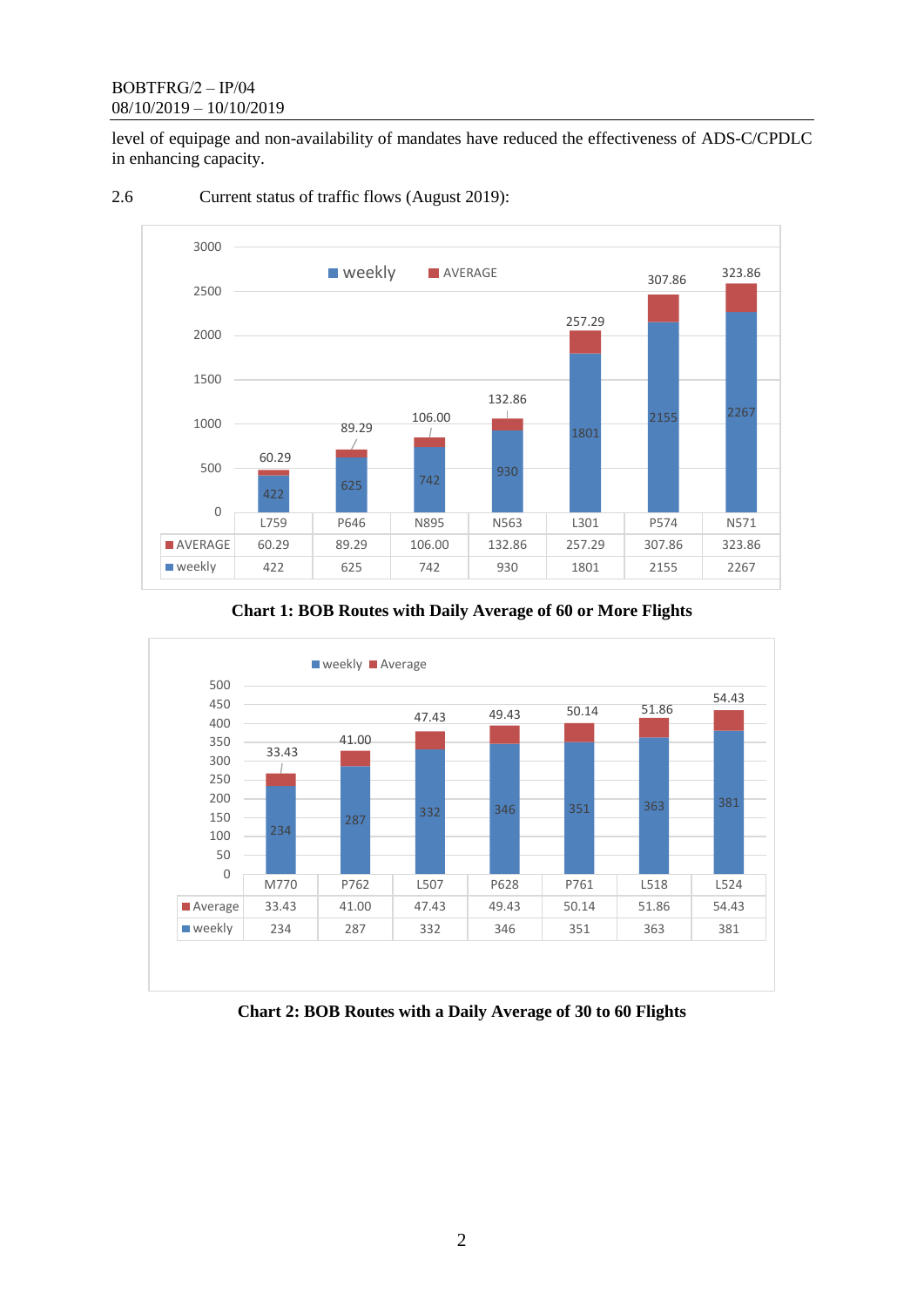

**Chart 3: BOB Routes with a Daily Average of Less Than 15 Flights**





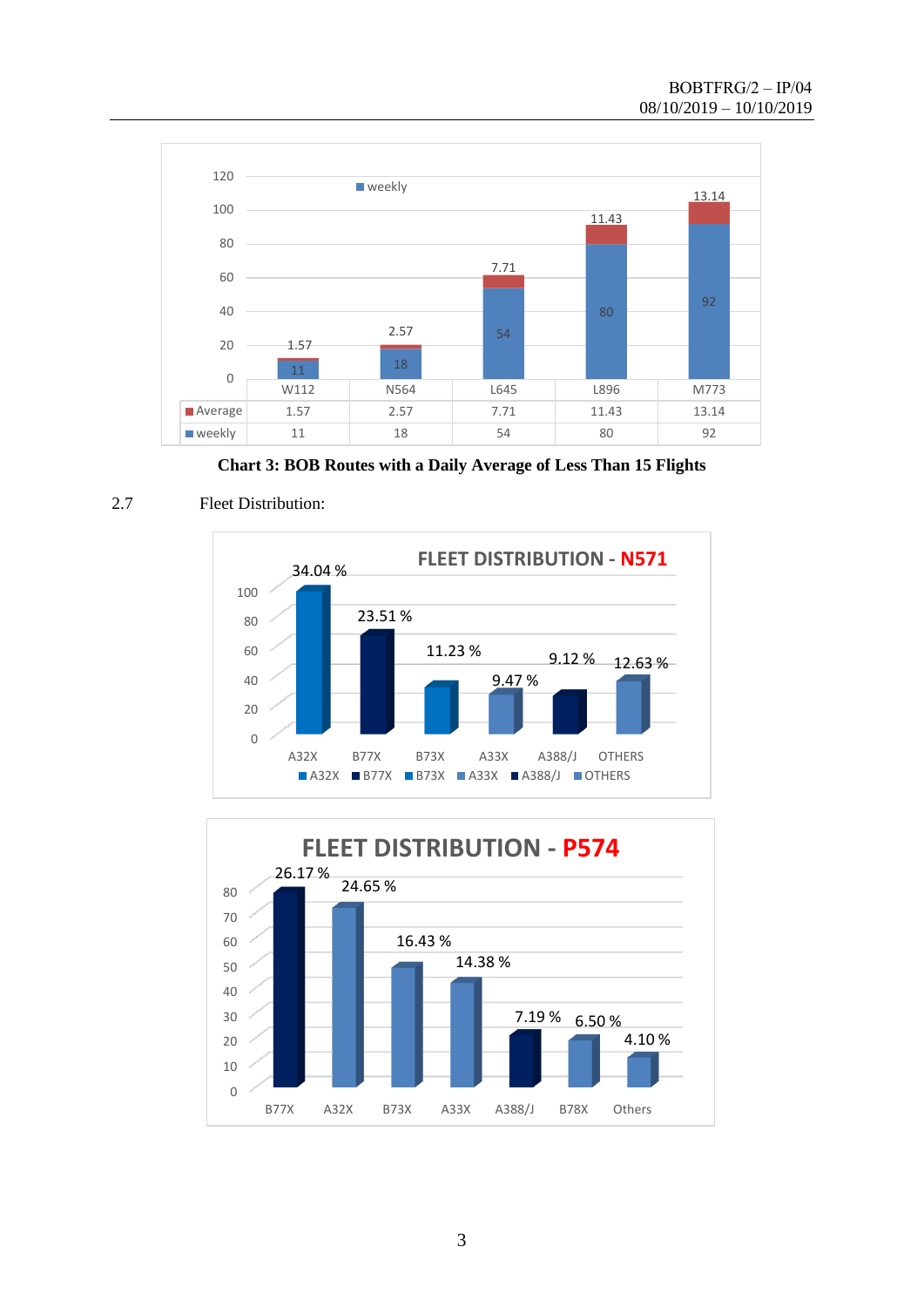

# 2.8 Fleet equipage survey based on flight plan data:

| S.<br>No.      | <b>FIR</b>     | <b>Total</b><br><b>Number</b> | <b>RNP 2</b> | <b>RNP4</b> | <b>ADS-B</b><br>FPL item 10 - B1/V1/U1 |                |                |  |
|----------------|----------------|-------------------------------|--------------|-------------|----------------------------------------|----------------|----------------|--|
|                |                | <b>of</b><br><b>Flights</b>   |              |             | <b>B1</b>                              | V <sub>1</sub> | U1             |  |
| $\mathbf{1}$   | <b>CHENNAI</b> | 15989                         | 4471         | 4593        | 10778                                  | 161            | 8              |  |
|                |                | %                             | 27.96        | 28.72       | 67.4                                   | $\mathbf{1}$   | 0.05           |  |
| $\overline{2}$ | <b>DELHI</b>   | 13274                         | 3288         | 3380        | 7794                                   | 82             | 16             |  |
|                |                | %                             | 24.77        | 25.46       | 58.71                                  | 0.61           | 0.12           |  |
| 3              | <b>KOLKATA</b> | 11690                         | 6063         | 4515        | 7919                                   | 76             | 43             |  |
|                |                | %                             | 51.86        | 38.62       | 67.74                                  | 0.65           | 0.36           |  |
| $\overline{4}$ | <b>MUMBAI</b>  | 14222                         | 4076         | 3330        | 9822                                   | 241            | $\overline{3}$ |  |
|                |                | %                             | 28.65        | 23.41       | 69.06                                  | 1.69           | 0.02           |  |

| S.<br>No.      | <b>FIR</b>     | <b>Total</b>        | <b>ADS-C/CPDLC</b>                      |      |       |                |       |      |                |      |
|----------------|----------------|---------------------|-----------------------------------------|------|-------|----------------|-------|------|----------------|------|
|                |                | <b>Number</b><br>of | FPL item 10 - J1/J2/J3/J4/J5/J6 - D1/G1 |      |       |                |       |      |                |      |
|                |                | <b>Flights</b>      | J1                                      | J2   | J3    | J <sub>4</sub> | J5    | J6   | D <sub>1</sub> | G1   |
| $\mathbf{1}$   | <b>CHENNAI</b> | 15989               | 959                                     | 590  | 2237  | 1920           | 3116  | 205  | 3446           | 324  |
|                |                | %                   | 5.99                                    | 3.69 | 13.99 | 12             | 19.48 | 1.28 | 21.55          | 2.02 |
| $\overline{2}$ | <b>DELHI</b>   | 13274               | 854                                     | 595  | 1559  | 1897           | 2812  | 253  | 2871           | 203  |
|                |                | %                   | 6.43                                    | 4.48 | 11.74 | 14.29          | 21.18 | 1.9  | 21.62          | 1.52 |
| 3              | <b>KOLKATA</b> | 11690               | 1109                                    | 1100 | 2479  | 2646           | 3876  | 339  | 3896           | 344  |
|                |                | %                   | 9.48                                    | 9.4  | 21.2  | 22.63          | 33.15 | 2.89 | 33.32          | 2.94 |
| $\overline{4}$ | <b>MUMBAI</b>  | 14222               | 1438                                    | 752  | 2732  | 2352           | 3868  | 212  | 4211           | 398  |
|                |                | %                   | 10.11                                   | 5.28 | 19.2  | 16.53          | 27.19 | 1.49 | 29.6           | 2.79 |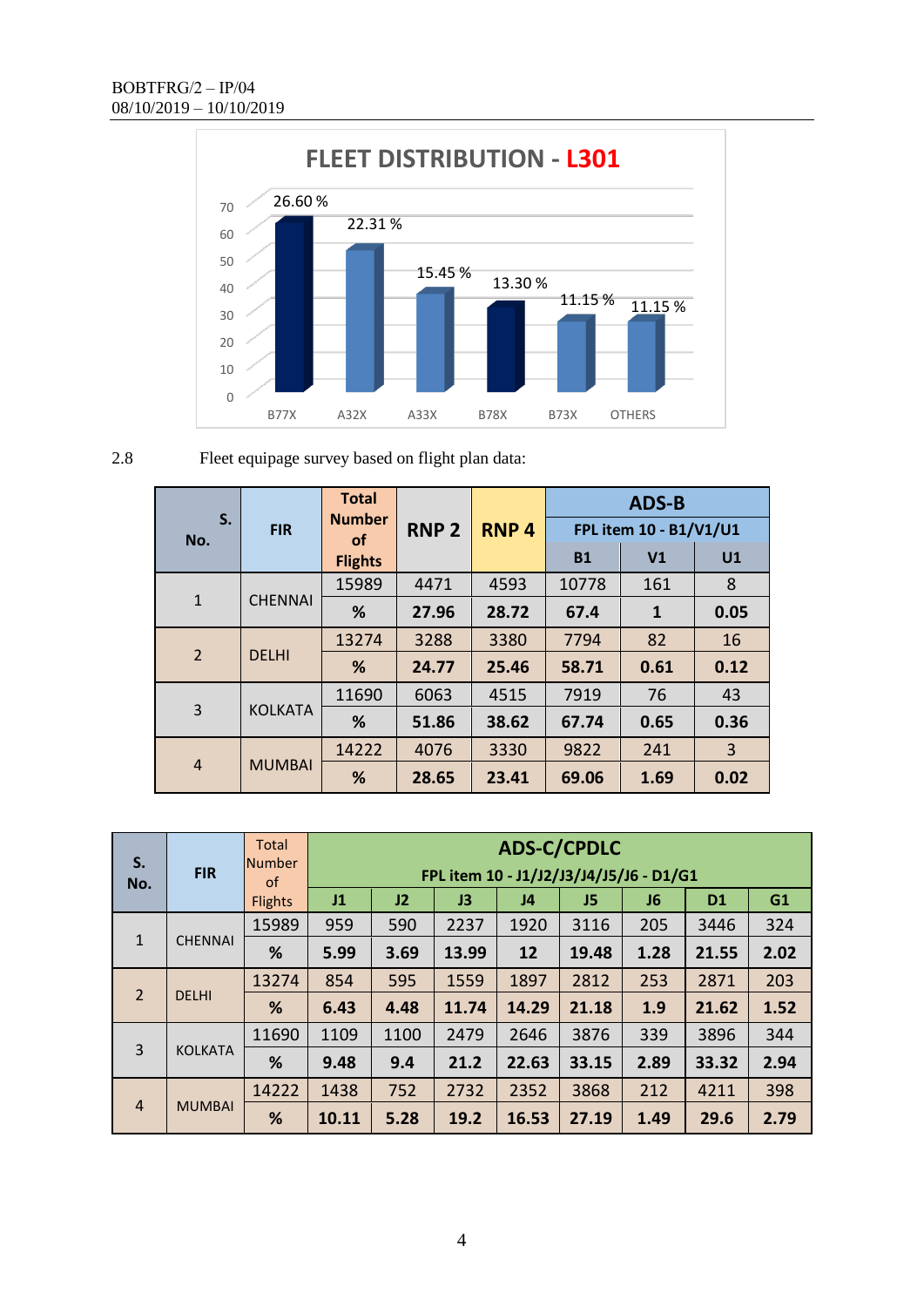| 2.9 | Fleet Equipage Survey (AAI & IATA): |  |  |
|-----|-------------------------------------|--|--|
|     |                                     |  |  |

| S.<br>No.        | <b>Airline</b>                                                      | No. of<br><b>Aircraft</b> | RNAV <sub>1</sub>            | RNAV <sub>2</sub> | RNAV 5 | 4<br>RNP       | $\sim$<br>RNP            | RNP 4                    |
|------------------|---------------------------------------------------------------------|---------------------------|------------------------------|-------------------|--------|----------------|--------------------------|--------------------------|
| $\mathbf{1}$     | China<br>Southern                                                   | 655                       | 655                          | 655               | 655    | 655            | <b>NA</b>                | 655                      |
| $\overline{2}$   | Lufthansa*                                                          | 109                       | 109                          | 109               | 109    | 109            | 109                      | 109                      |
| 3                | Emirates                                                            | 268                       | 268                          | 268               | 268    | 268            | 268                      | 268                      |
| 4                | <b>ETIHAD</b>                                                       | 122                       | 122                          | 122               | 122    | 122            | 122                      | 122                      |
| 5                | Scoot Air                                                           | 48                        | 48                           | 48                | 48     | 48             | 48                       | 48                       |
| 6                | Singapore<br>Airlines                                               | 135                       | 135                          | 135               | 135    |                | 135                      | 135                      |
| $\overline{7}$   | <b>SILK AIR</b>                                                     | 34                        | 34                           | 34                | 34     | 34             | 34                       | 34                       |
| 8                | Sri Lankan                                                          | 27                        | 27                           | 27                | 27     | 27             | 27                       | 27                       |
| $\boldsymbol{9}$ | <b>CATHAY</b><br><b>PACIFIC</b>                                     | 206                       | 206                          | 206               | 206    | 206            | $\overline{\phantom{0}}$ | 206                      |
| 10               | <b>CHINA</b><br><b>EASTERN</b>                                      | 470                       | 470                          | 470               | 470    | 470            | $\overline{\phantom{0}}$ | 470                      |
| 11               | <b>MALAYSIA</b><br><b>AIRLINES</b>                                  | 84                        | 84                           | 84                | 84     | 84             | 84                       | 65                       |
| 12               | Thai<br>Airways                                                     | 82                        | 82                           | 82                | 82     | 82             | $\overline{\phantom{0}}$ | 82                       |
| 13               | <b>AIR Asia</b><br>Malaysia                                         | 97                        | 97                           | 97                | 97     | 97             | 97                       | 97                       |
| 14               | Thai Asia                                                           | 62                        | 62                           | 62                | 62     | 62             | 62                       | 62                       |
| 15               | Go Air                                                              | 49                        | 49                           | 49                | 49     | 49             | 49                       |                          |
| 16               | Indigo                                                              | 227                       | 227                          | 227               | 227    | 211            | 211                      |                          |
| 17               | Vistara                                                             | 28                        | 28                           | 28                | 28     | 23             | 28                       |                          |
| 18               | <b>Blue Dart</b>                                                    | 6                         | 6                            | 6                 | 6      | $\overline{2}$ | $\overline{2}$           | $\overline{\phantom{0}}$ |
| 19               | Air Asia<br>India                                                   | 21                        | 21                           | 21                | 21     | 21             | 21                       |                          |
| 20               | Air India                                                           | 172                       | 172                          | 172               | 172    | 172            | 172                      | 172                      |
| 21               | Spice jet                                                           | 97                        | 97                           | 97                | 67     | 97             | 97                       |                          |
| 22               | Kuwait<br>Airways<br>$T = C \cdot T$<br>$\mathcal{L}$ $\mathcal{L}$ | 25<br>$\sim$              | 25<br>$c \cap I$ $1 \cdot I$ | 25                | 25     | 25             | $\overline{\phantom{0}}$ |                          |

\* *data from Lufthansa is of Capability only*

2.10 After 2002, many changes and upgradations to airspace were progressively made in ICAO Annexes and Documents and major thrust was given for ADS-C/CPDLC implementation by ANSPs and PBN. However, **no changes to separation standards** were made for Oceanic airspace till 2016. It is also noted that in compliance with the Amendment 7 to Doc 4444 in 2016 and APANPIRG conclusion 27/9 on "APAC Region PBCS Transition Strategy" India suspended application of 30NM longitudinal separation that was being applied between RNP 4 equipped aircraft in BOB airspace.